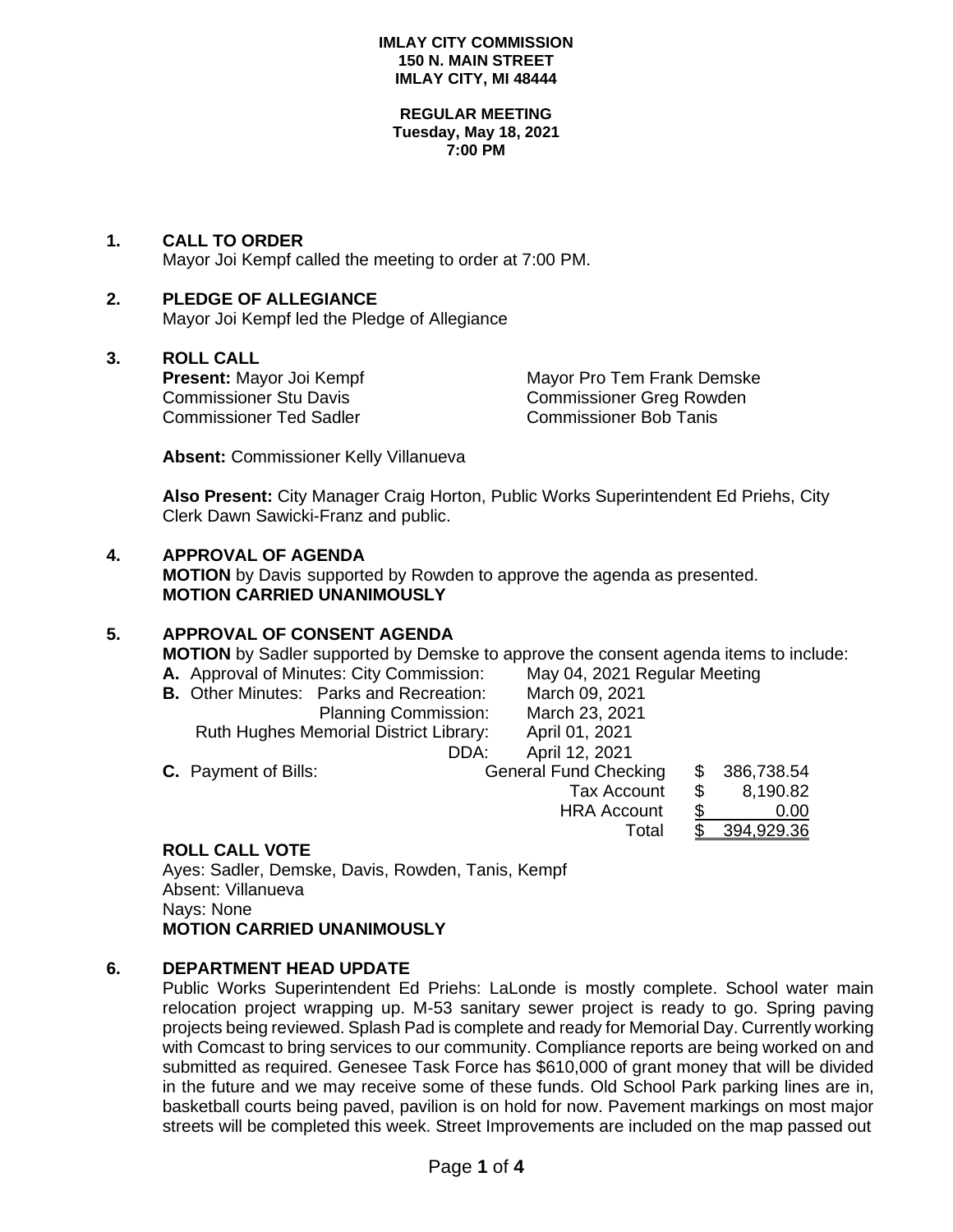#### **REGULAR MEETING Tuesday, May 18, 2021 7:00 PM**

highlighted in yellow. Some need milled and others need just a top coat. Spring work is being done on parks with shredded bark being applied. Sled hill has been seeded and covered with straw. Swimming pool opening; working to get the water correct after being closed for a whole year due to Covid19. Sidewalk repairs are being looked at. The DPW is a busy department.

## **A. OLD SCHOOL PARK**

 **MOTION** to postpone the building of the pavilion in Old School Park due to the current extreme rising of lumber and steel costs. **MOTION CARRIED UNANIMOUSLY**

### **B. RESOLUTION 2021-02 BLACKS CORNERS ROAD RESURFACING PROJECT MOTION** by Sadler supported by Tanis to open the Public Hearing at 7:50PM. **MOTION CARRIED UNANIMOUSLY**

 Discussion regarding the Blacks Corners Road Resurfacing Project and the \$246,313.75 in funding through MDOT from Transportation Economic Development Category B Program to construct resurfacing on Black Corners Road with the match from the City of Imlay City at \$246,313.75.

 **MOTION** by Tanis supported by Davis to close the Public Hearing at 8:00PM. **MOTION CARRIED UNANIMOUSLY**

 **MOTION** by Tanis supported by Demske to accept Resolution 2021-02 Blacks Corners Road Resurfacing Project as presented. **ROLL CALL VOTE** Ayes: Tanis, Demske, Davis, Rowden, Sadler, Kempf Absent: Villanueva Nays: None **MOTION CARRIED UNANIMOUSLY**

#### **C. RESOLUTION 2021-03- CDBG GRANT FUNDS MOTION** by Davis supported by Tanis to open the Public Hearing at 8:02PM. **MOTION CARRIED UNANIMOUSLY**

 Discussion regarding the CDBG (Community Development Block Grant) Funding for water-related infrastructure: applying for \$1,387,966.00 in CDBG funds for the 2021 Infrastructure Project with The City of Imlay City committing \$964,786.50 as a committed match.

 **MOTION** by Davis supported by Rowden to close the Public Hearing at 8:13PM. **MOTION CARRIED UNANIMOUSLY**

 **MOTION** by Davis supported by Demske to accept Resolution 2021-03 CDBG (Community Development Block Grant) water-related infrastructure as presented.  **ROLL CALL VOTE** Ayes: Davis, Demske, Rowden, Sadler, Tanis, Kempf Absent: Villanueva Nays: None **MOTION CARRIED UNANIMOUSLY**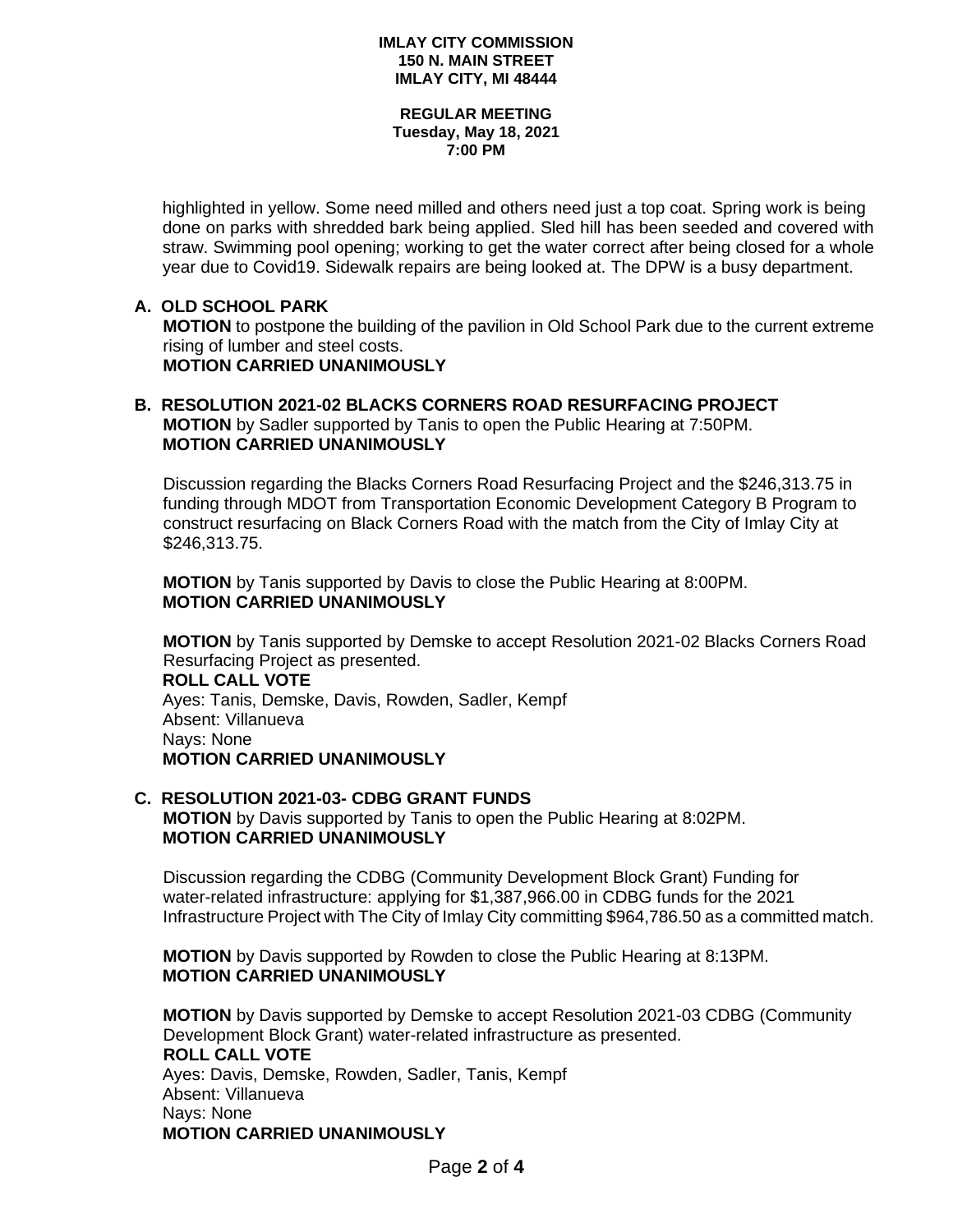#### **REGULAR MEETING Tuesday, May 18, 2021 7:00 PM**

## **D. SANITARY SEWER EASEMENT AGREEMENT**

Public Works Superintendent Ed Priehs presented the Sanitary Sewer Easement Agreement between the resident at 182 N Cedar Street and The City of Imlay City for the process of expanding the system; M-53 Sanitary Sewer System Project as written and prepared by Attorney Brian Garner.

 **MOTION** by Davis supported by Tanis to accept the Sanitary Sewer Easement Agreement between the resident at 182 N Cedar Street and The City of Imlay City for the process of expanding the system; M-53 Sanitary Sewer System Project as presented.

### **ROLL CALL VOTE**

Ayes: Davis, Tanis, Demske, Rowden, Sadler, Kempf Absent: Villanueva Nays: None **MOTION CARRIED UNANIMOUSLY**

### **E. J&J DISPOSAL-REFUSE PROPOSAL**

Discussion regarding refuse pick-up in the city. Public Works Superintendent Ed Priehs and City Manager Craig Horton recommended and explained that the service that has been exhibited by J&J Disposal has been exemplary with very few resident complaints as well as J&J Disposal works together with the DPW on leaf pick up while other refuse companies will not offer this service.

 **MOTION** by Davis supported by Rowden to accept extending J&J Disposal's contract with The City of Imlay City by five years per the quote as presented.

### **ROLL CALL VOTE**

Ayes: Davis, Rowden, Demske Absent: Villanueva Nays: Sadler, Tanis, Kempf **MOTION FAILED**

The City of Imlay City Commission requested that we post and go out for bid for this service.

## **F. PENCHURA SPLASH PAD CHANGE ORDER #1**

Public Works Superintendent Ed Priehs explained regarding Penchura Splash Pad Change Order #1 which includes the invoice of \$2,500.00 for relocating pool light J-Box which will be offset by the reduction in engineering fees for this project.

**MOTION** by Demske supported by Tanis to accept Penchura Splash Pad Change Order #1 which includes the invoice of \$2,500.00 for relocating pool light J-Box which will be offset by the reduction in engineering fees for this project as presented.

### **ROLL CALL VOTE**

Ayes: Demske, Tanis, Rowden, Sadler, Davis, Kempf Absent: Villanueva Nays: None **MOTION CARRIED UNANIMOUSLY**

### **7. OLD BUSINESS**

## **A. CIB (COMMUNITY IMAGE BUILDERS) CONTRACT AND FEE SCHEDULE**

City Manager Craig Horton clarified that both the planning and this commission approved CIB as the vendor for the Zoning Ordinance Contract. Included in the packet is a copy of the services agreement that has been reviewed and approved by our legal counsel and now we are looking for authorization to sign this contract.